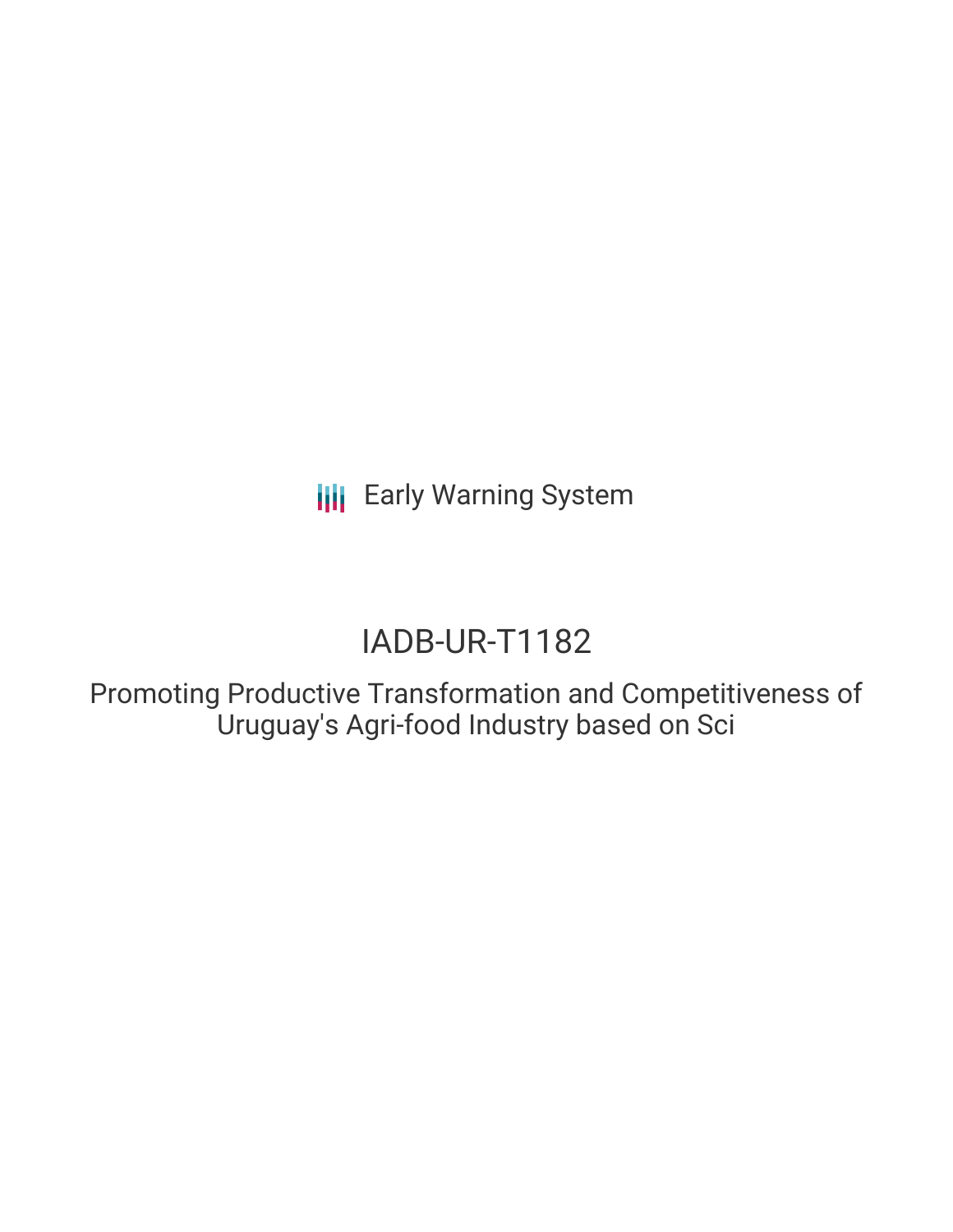

## Early Warning System

#### **Quick Facts**

| <b>Countries</b>               | Uruguay                                      |
|--------------------------------|----------------------------------------------|
| <b>Financial Institutions</b>  | Inter-American Development Bank (IADB)       |
| <b>Status</b>                  | Active                                       |
| <b>Bank Risk Rating</b>        | U                                            |
| <b>Voting Date</b>             | 2018-11-19                                   |
| <b>Borrower</b>                | Government of Uruguay                        |
| <b>Sectors</b>                 | Agriculture and Forestry, Industry and Trade |
| <b>Investment Type(s)</b>      | Grant                                        |
| <b>Investment Amount (USD)</b> | \$1.00 million                               |
| <b>Project Cost (USD)</b>      | $$1.10$ million                              |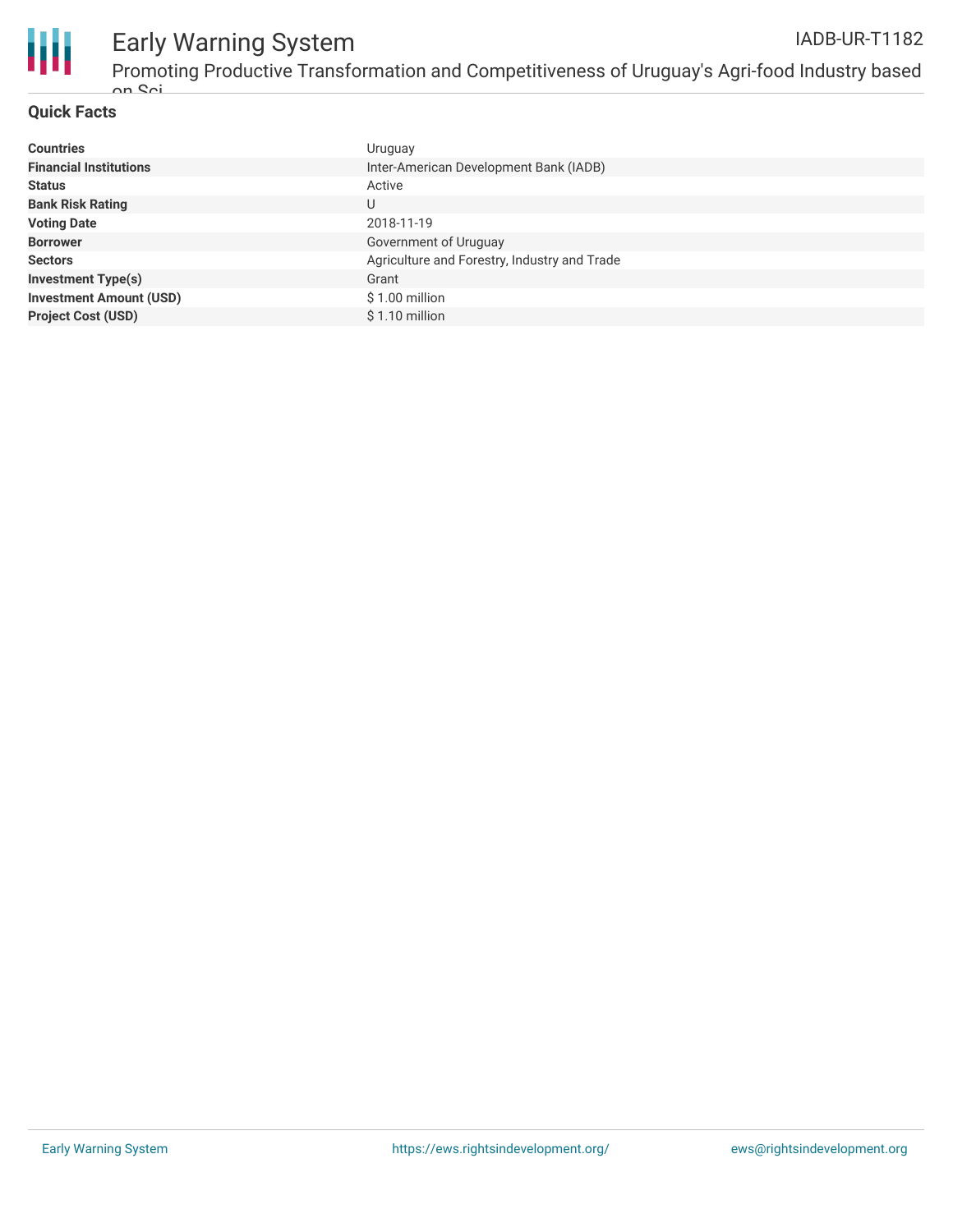

#### **Project Description**

According to the bank, the general objective of the technical cooperation is to contribute to productive transformation and increase competitiveness of agri-food industry in Uruguay. Specific objectives are: (i) to assess the background conditions of the agri-food innovation system in Uruguay (ii) to establish a world class biotechnological center aimed at improving the coordination of the agri-food innovation system and at providing stronger university-industry linkages and (iii) to enhance market intelligence research capacity based on trade statistics and to develop strategic planning capacity for R&D agenda with the primary focus on agri-food industry.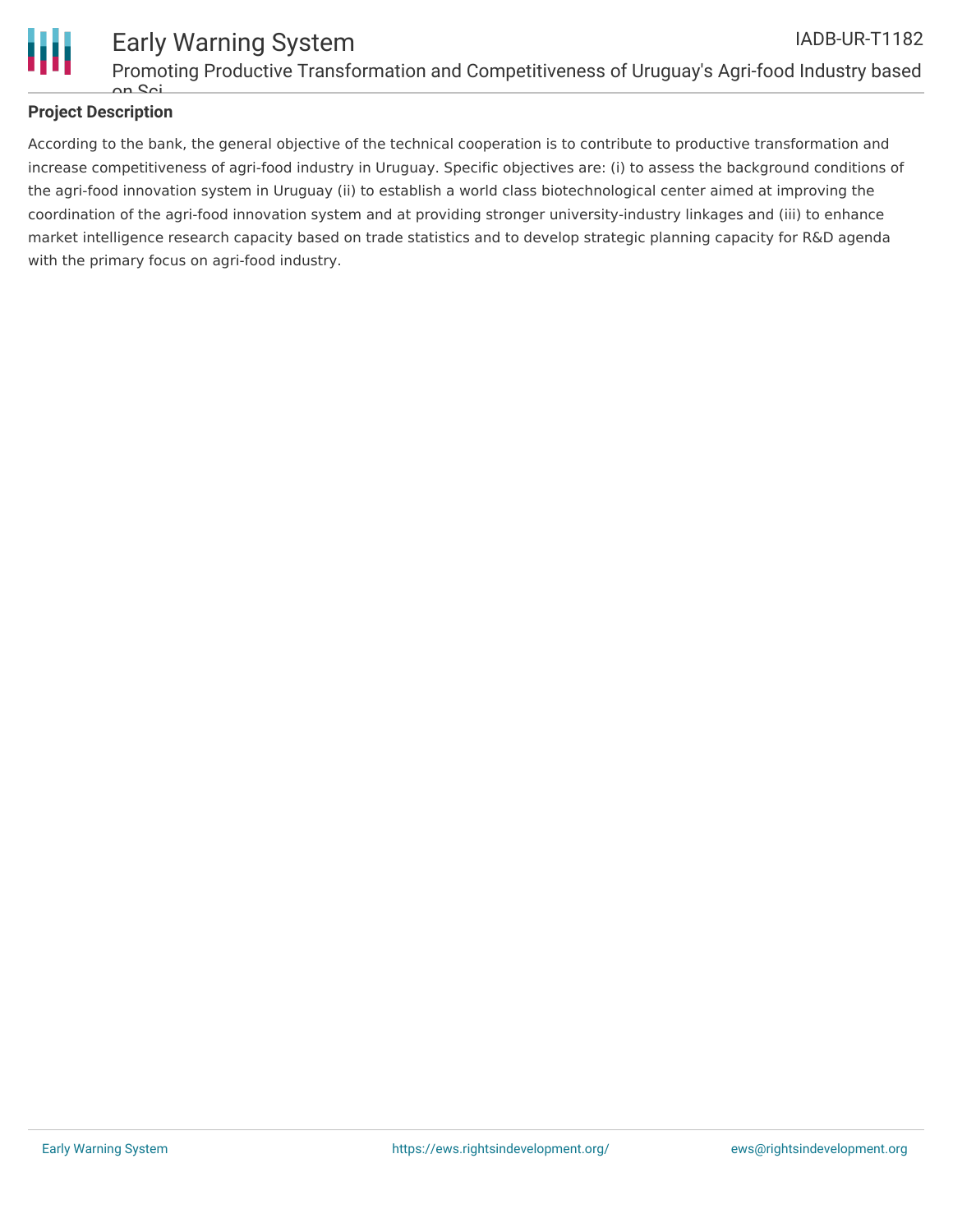

### Early Warning System

Promoting Productive Transformation and Competitiveness of Uruguay's Agri-food Industry based on Sci IADB-UR-T1182

#### **Investment Description**

• Inter-American Development Bank (IADB)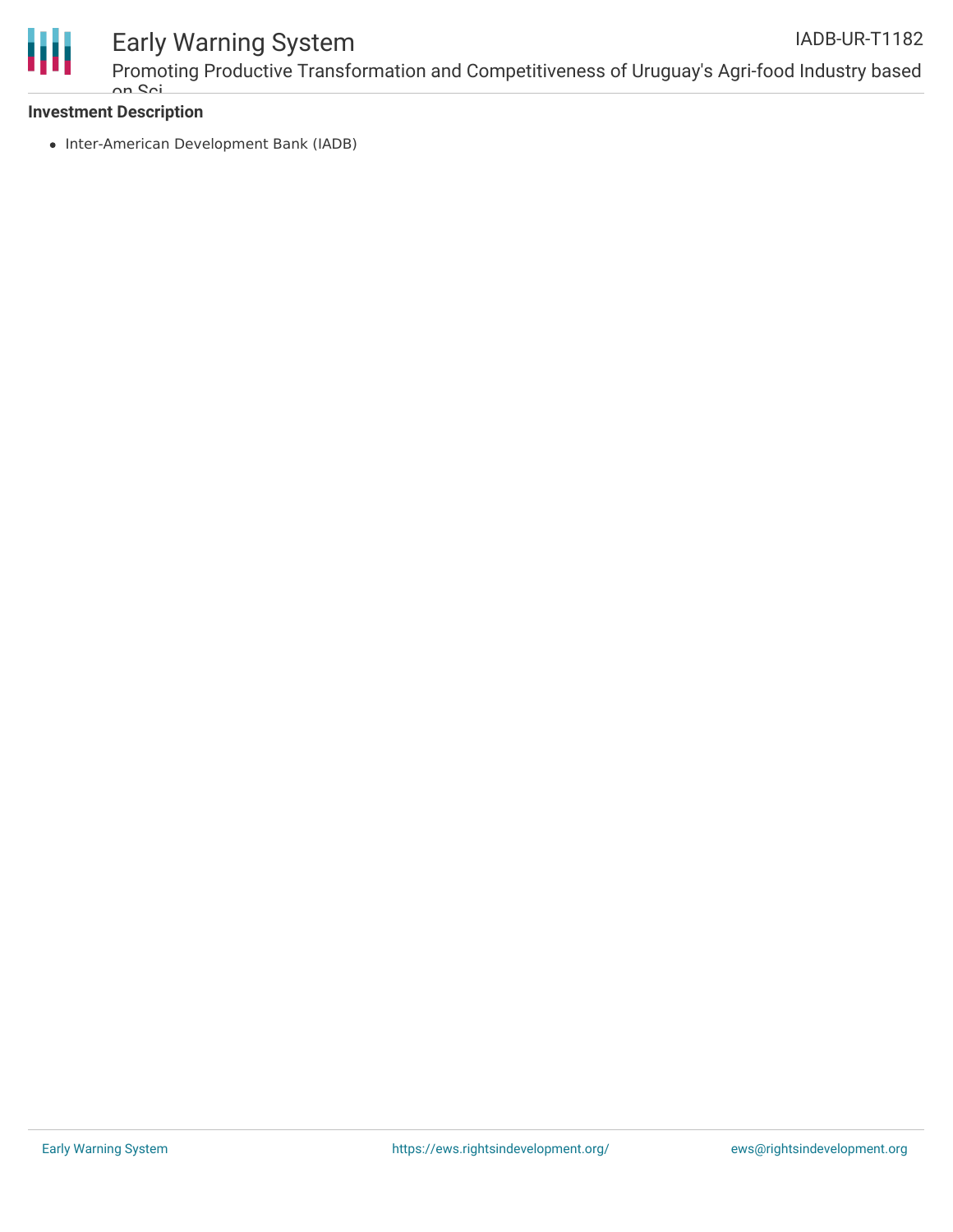

#### **Contact Information**

#### ACCOUNTABILITY MECHANISM OF IADB

The Independent Consultation and Investigation Mechanism (MICI) is the independent complaint mechanism and fact-finding body for people who have been or are likely to be adversely affected by an Inter-American Development Bank (IDB) or Inter-American Investment Corporation (IIC)-funded project. If you submit a complaint to MICI, they may assist you in addressing the problems you raised through a dispute-resolution process with those implementing the project and/or through an investigation to assess whether the IDB or IIC is following its own policies for preventing or mitigating harm to people or the environment. You can submit a complaint by sending an email to MICI@iadb.org. You can learn more about the MICI and how to file a complaint at http://www.iadb.org/en/mici/mici,1752.html (in English) or http://www.iadb.org/es/mici/mici,1752.html (Spanish).